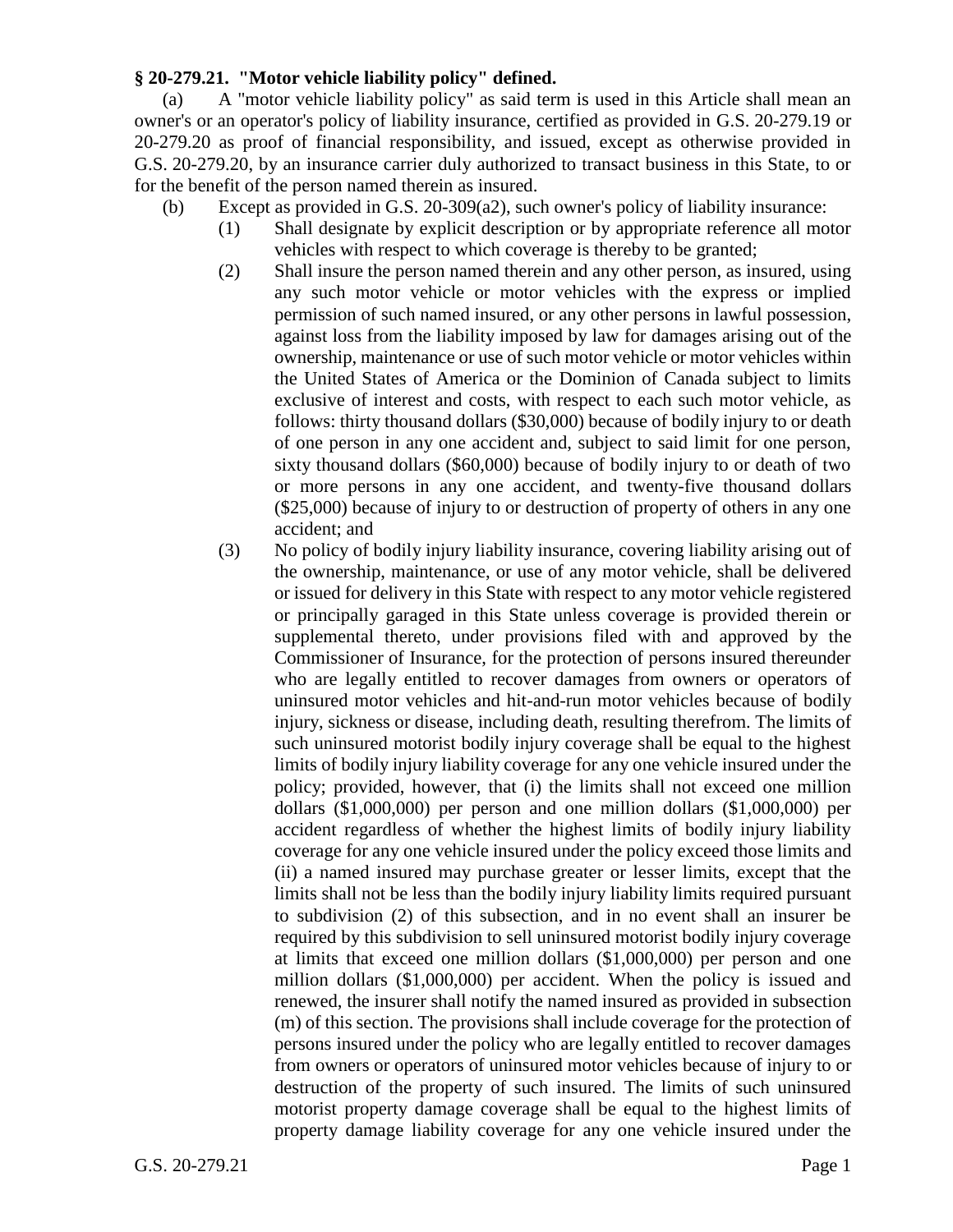policy; provided, however, that (i) the limits shall not exceed one million dollars (\$1,000,000) per accident regardless of whether the highest limits of property damage liability coverage for any one vehicle insured under the policy exceed those limits and (ii) a named insured may purchase lesser limits, except that the limits shall not be less than the property damage liability limits required pursuant to subdivision (2) of this subsection. When the policy is issued and renewed, the insurer shall notify the named insured as provided in subsection (m) of this section. For uninsured motorist property damage coverage, the limits purchased by the named insured shall be subject, for each insured, to an exclusion of the first one hundred dollars (\$100.00) of such damages. The provision shall further provide that a written statement by the liability insurer, whose name appears on the certification of financial responsibility made by the owner of any vehicle involved in an accident with the insured, that the other motor vehicle was not covered by insurance at the time of the accident with the insured shall operate as a prima facie presumption that the operator of the other motor vehicle was uninsured at the time of the accident with the insured for the purposes of recovery under this provision of the insured's liability insurance policy.

If a person who is legally entitled to recover damages from the owner or operator of an uninsured motor vehicle is an insured under the uninsured motorist coverage of a policy that insures more than one motor vehicle, that person shall not be permitted to combine the uninsured motorist limit applicable to any one motor vehicle with the uninsured motorist limit applicable to any other motor vehicle to determine the total amount of uninsured motorist coverage available to that person. If a person who is legally entitled to recover damages from the owner or operator of an uninsured motor vehicle is an insured under the uninsured motorist coverage of more than one policy, that person may combine the highest applicable uninsured motorist limit available under each policy to determine the total amount of uninsured motorist coverage available to that person. The previous sentence shall apply only to insurance on nonfleet private passenger motor vehicles as described in G.S. 58-40-10(1) and (2).

In addition to the above requirements relating to uninsured motorist insurance, every policy of bodily injury liability insurance covering liability arising out of the ownership, maintenance or use of any motor vehicle, which policy is delivered or issued for delivery in this State, shall be subject to the following provisions which need not be contained therein.

a. A provision that the insurer shall be bound by a final judgment taken by the insured against an uninsured motorist if the insurer has been served with copy of summons, complaint or other process in the action against the uninsured motorist by registered or certified mail, return receipt requested, or in any manner provided by law; provided however, that the determination of whether a motorist is uninsured may be decided only by an action against the insurer alone. The insurer, upon being served as herein provided, shall be a party to the action between the insured and the uninsured motorist though not named in the caption of the pleadings and may defend the suit in the name of the uninsured motorist or in its own name. The insurer, upon being served with copy of summons, complaint or other pleading, shall have the time allowed by statute in which to answer, demur or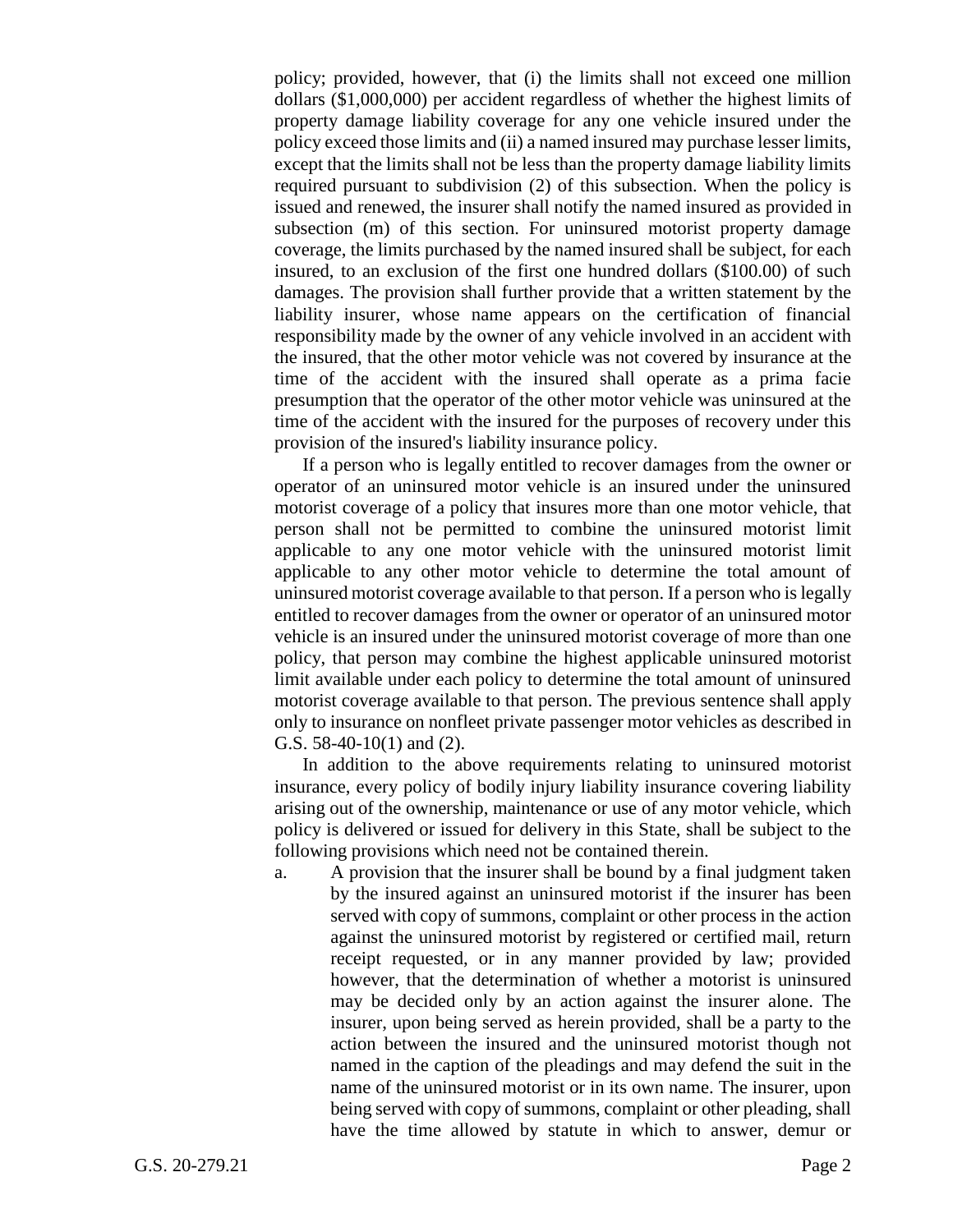otherwise plead (whether the pleading is verified or not) to the summons, complaint or other process served upon it. The consent of the insurer shall not be required for the initiation of suit by the insured against the uninsured motorist: Provided, however, no action shall be initiated by the insured until 60 days following the posting of notice to the insurer at the address shown on the policy or after personal delivery of the notice to the insurer or its agent setting forth the belief of the insured that the prospective defendant or defendants are uninsured motorists. No default judgment shall be entered when the insurer has timely filed an answer or other pleading as required by law. The failure to post notice to the insurer 60 days in advance of the initiation of suit shall not be grounds for dismissal of the action, but shall automatically extend the time for the filing of an answer or other pleadings to 60 days after the time of service of the summons, complaint, or other process on the insurer.

b. Where the insured, under the uninsured motorist coverage, claims that he has sustained bodily injury as the result of collision between motor vehicles and asserts that the identity of the operator or owner of a vehicle (other than a vehicle in which the insured is a passenger) cannot be ascertained, the insured may institute an action directly against the insurer: Provided, in that event, the insured, or someone in his behalf, shall report the accident within 24 hours or as soon thereafter as may be practicable, to a police officer, peace officer, other judicial officer, or to the Commissioner of Motor Vehicles. The insured shall also within a reasonable time give notice to the insurer of his injury, the extent thereof, and shall set forth in the notice the time, date and place of the injury. Thereafter, on forms to be mailed by the insurer within 15 days following receipt of the notice of the accident to the insurer, the insured shall furnish to insurer any further reasonable information concerning the accident and the injury that the insurer requests. If the forms are not furnished within 15 days, the insured is deemed to have complied with the requirements for furnishing information to the insurer. Suit may not be instituted against the insurer in less than 60 days from the posting of the first notice of the injury or accident to the insurer at the address shown on the policy or after personal delivery of the notice to the insurer or its agent. The failure to post notice to the insurer 60 days before the initiation of the suit shall not be grounds for dismissal of the action, but shall automatically extend the time for filing of an answer or other pleadings to 60 days after the time of service of the summons, complaint, or other process on the insurer.

Provided under this section the term "uninsured motor vehicle" shall include, but not be limited to, an insured motor vehicle where the liability insurer thereof is unable to make payment with respect to the legal liability within the limits specified therein because of insolvency.

An insurer's insolvency protection shall be applicable only to accidents occurring during a policy period in which its insured's uninsured motorist coverage is in effect where the liability insurer of the tort-feasor becomes insolvent within three years after such an accident. Nothing herein shall be construed to prevent any insurer from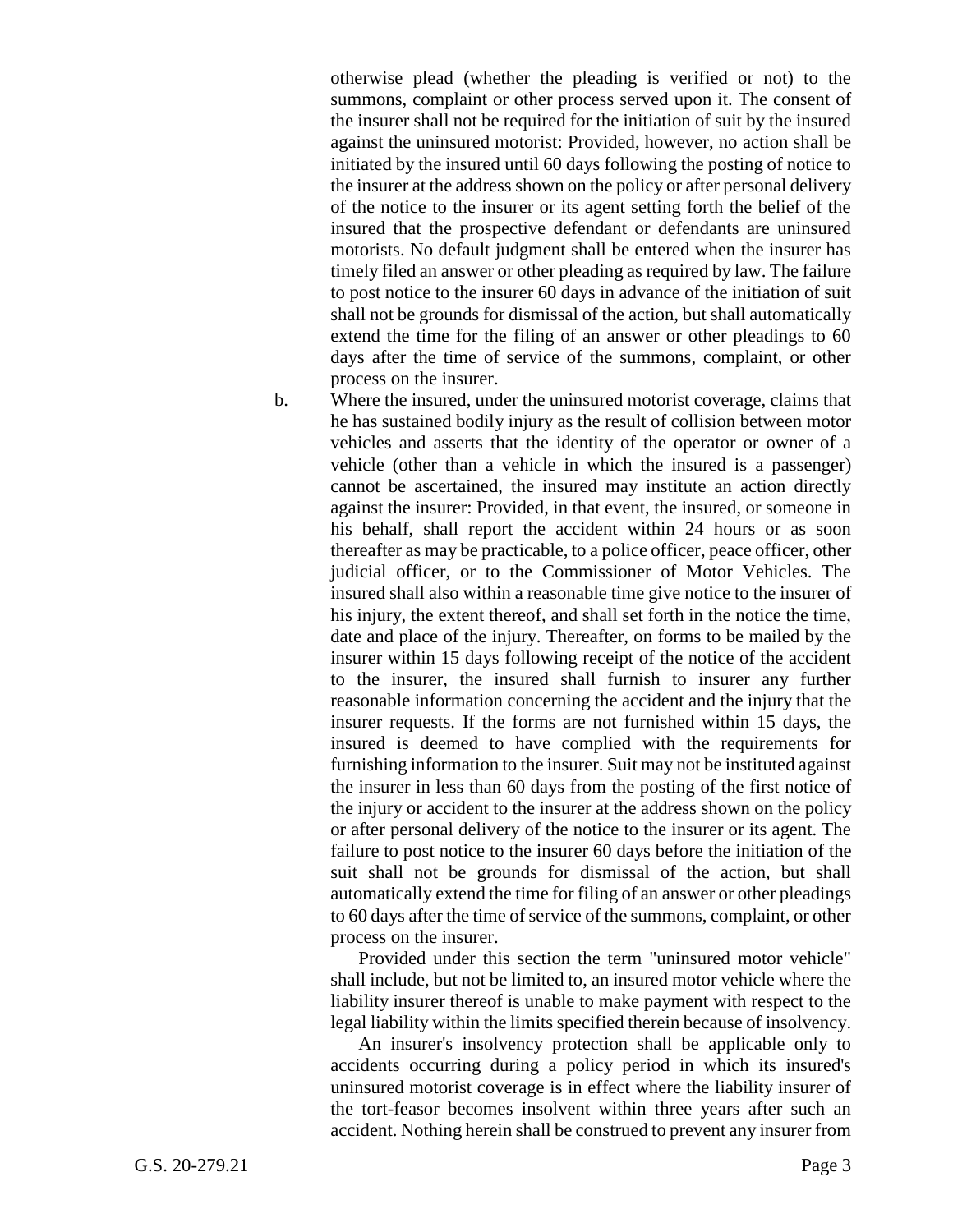affording insolvency protection under terms and conditions more favorable to the insured than is provided herein.

In the event of payment to any person under the coverage required by this section and subject to the terms and conditions of coverage, the insurer making payment shall, to the extent thereof, be entitled to the proceeds of any settlement for judgment resulting from the exercise of any limits of recovery of that person against any person or organization legally responsible for the bodily injury for which the payment is made, including the proceeds recoverable from the assets of the insolvent insurer.

For the purpose of this section, an "uninsured motor vehicle" shall be a motor vehicle as to which there is no bodily injury liability insurance and property damage liability insurance in at least the amounts specified in subsection (c) of G.S. 20-279.5, or there is that insurance but the insurance company writing the insurance denies coverage thereunder, or has become bankrupt, or there is no bond or deposit of money or securities as provided in G.S. 20-279.24 or 20-279.25 in lieu of the bodily injury and property damage liability insurance, or the owner of the motor vehicle has not qualified as a self-insurer under the provisions of G.S. 20-279.33, or a vehicle that is not subject to the provisions of the Motor Vehicle Safety and Financial Responsibility Act; but the term "uninsured motor vehicle" shall not include:

- a. A motor vehicle owned by the named insured;
- b. A motor vehicle that is owned or operated by a self-insurer within the meaning of any motor vehicle financial responsibility law, motor carrier law or any similar law;
- c. A motor vehicle that is owned by the United States of America, Canada, a state, or any agency of any of the foregoing (excluding, however, political subdivisions thereof);
- d. A land motor vehicle or trailer, if operated on rails or crawler-treads or while located for use as a residence or premises and not as a vehicle; or
- e. A farm-type tractor or equipment designed for use principally off public roads, except while actually upon public roads.

For purposes of this section "persons insured" means the named insured and, while resident of the same household, the spouse of any named insured and relatives of either, while in a motor vehicle or otherwise, and any person who uses with the consent, expressed or implied, of the named insured, the motor vehicle to which the policy applies and a guest in the motor vehicle to which the policy applies or the personal representative of any of the above or any other person or persons in lawful possession of the motor vehicle.

Notwithstanding the provisions of this subsection, no policy of motor vehicle liability insurance applicable solely to commercial motor vehicles as defined in G.S. 20-4.01(3d) or applicable solely to fleet vehicles shall be required to provide uninsured motorist coverage. When determining whether a policy is applicable solely to fleet vehicles, the insurer may rely upon the number of vehicles reported by the insured at the time of the issuance of the policy for the policy term in question. In the event of a renewal of the policy, when determining whether a policy is applicable solely to fleet vehicles, the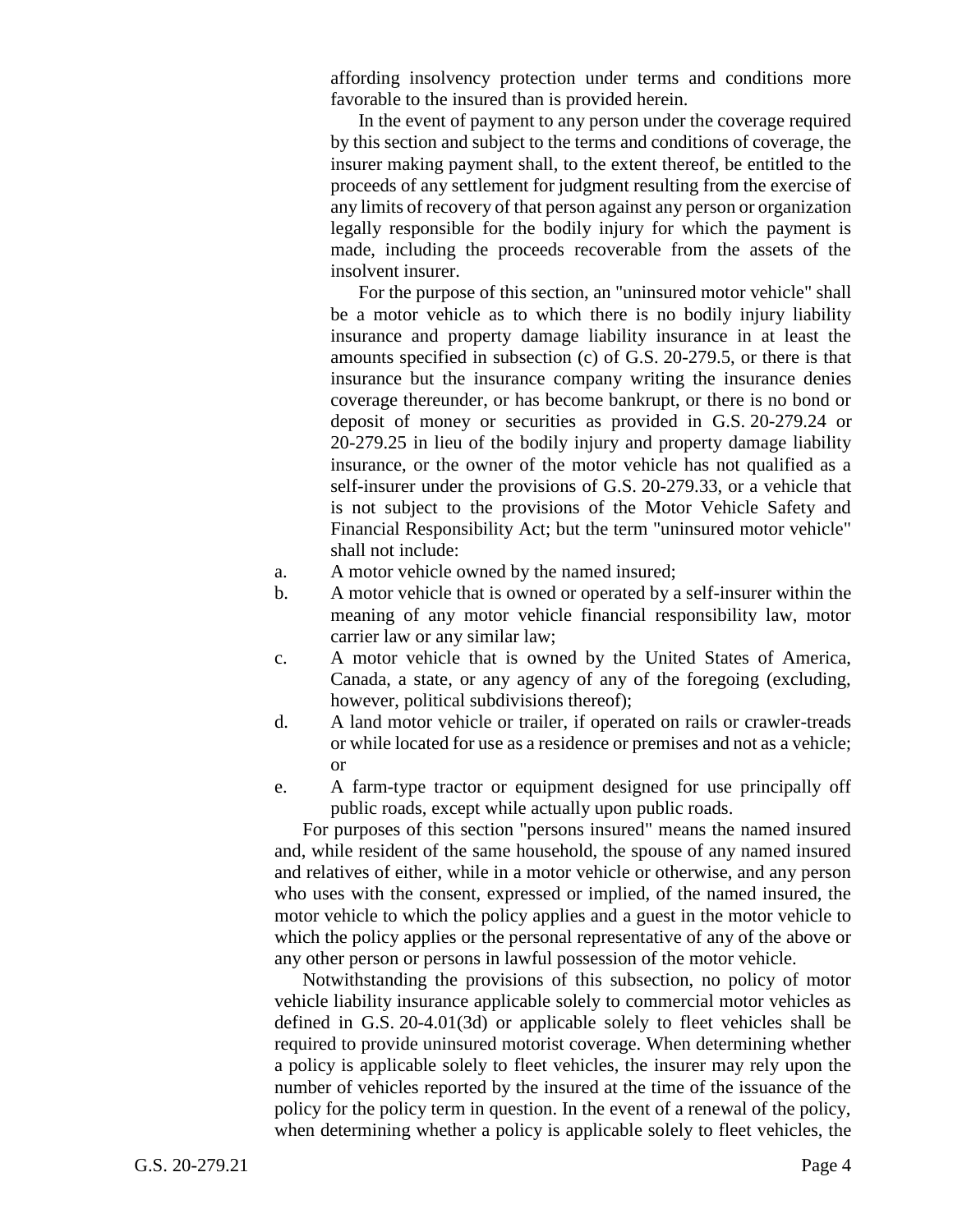insurer may rely upon the number of vehicles reported by the insured at the time of the renewal of the policy for the policy term in question. Any motor vehicle liability policy that insures both commercial motor vehicles as defined in G.S. 20-4.01(3d) and noncommercial motor vehicles shall provide uninsured motorist coverage in accordance with the provisions of this subsection in amounts equal to the highest limits of bodily injury and property damage liability coverage for any one noncommercial motor vehicle insured under the policy, subject to the right of the insured to purchase greater or lesser uninsured motorist bodily injury coverage limits and lesser uninsured motorist property damage coverage limits as set forth in this subsection. For the purpose of the immediately preceding sentence, noncommercial motor vehicle shall mean any motor vehicle that is not a commercial motor vehicle as defined in G.S. 20-4.01(3d), but that is otherwise subject to the requirements of this subsection.

(4) Shall, in addition to the coverages set forth in subdivisions (2) and (3) of this subsection, provide underinsured motorist coverage, to be used only with a policy that is written at limits that exceed those prescribed by subdivision (2) of this subsection. The limits of such underinsured motorist bodily injury coverage shall be equal to the highest limits of bodily injury liability coverage for any one vehicle insured under the policy; provided, however, that (i) the limits shall not exceed one million dollars (\$1,000,000) per person and one million dollars (\$1,000,000) per accident regardless of whether the highest limits of bodily injury liability coverage for any one vehicle insured under the policy exceed those limits, (ii) a named insured may purchase greater or lesser limits, except that the limits shall exceed the bodily injury liability limits required pursuant to subdivision (2) of this subsection, and in no event shall an insurer be required by this subdivision to sell underinsured motorist bodily injury coverage at limits that exceed one million dollars (\$1,000,000) per person and one million dollars (\$1,000,000) per accident, and (iii) the limits shall be equal to the limits of uninsured motorist bodily injury coverage purchased pursuant to subdivision (3) of this subsection. When the policy is issued and renewed, the insurer shall notify the named insured as provided in subsection (m) of this section. An "uninsured motor vehicle," as described in subdivision (3) of this subsection, includes an "underinsured highway vehicle," which means a highway vehicle with respect to the ownership, maintenance, or use of which, the sum of the limits of liability under all bodily injury liability bonds and insurance policies applicable at the time of the accident is less than the applicable limits of underinsured motorist coverage for the vehicle involved in the accident and insured under the owner's policy. For purposes of an underinsured motorist claim asserted by a person injured in an accident where more than one person is injured, a highway vehicle will also be an "underinsured highway vehicle" if the total amount actually paid to that person under all bodily injury liability bonds and insurance policies applicable at the time of the accident is less than the applicable limits of underinsured motorist coverage for the vehicle involved in the accident and insured under the owner's policy. Notwithstanding the immediately preceding sentence, a highway vehicle shall not be an "underinsured motor vehicle" for purposes of an underinsured motorist claim under an owner's policy insuring that vehicle unless the owner's policy insuring that vehicle provides underinsured motorist coverage with limits that are greater than that policy's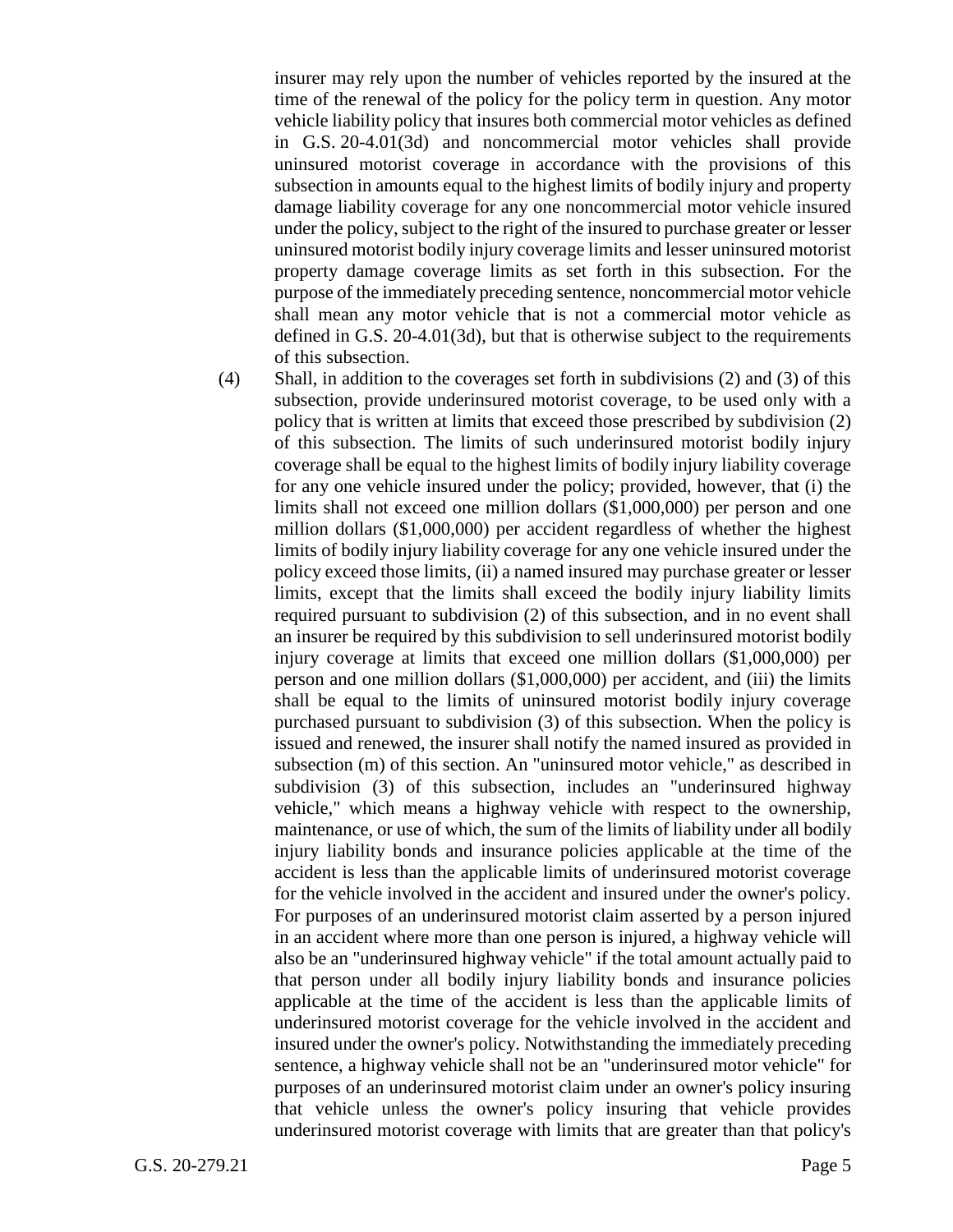bodily injury liability limits. For the purposes of this subdivision, the term "highway vehicle" means a land motor vehicle or trailer other than (i) a farm-type tractor or other vehicle designed for use principally off public roads and while not upon public roads, (ii) a vehicle operated on rails or crawler-treads, or (iii) a vehicle while located for use as a residence or premises. The provisions of subdivision (3) of this subsection shall apply to the coverage required by this subdivision. Underinsured motorist coverage is deemed to apply when, by reason of payment of judgment or settlement, all liability bonds or insurance policies providing coverage for bodily injury caused by the ownership, maintenance, or use of the underinsured highway vehicle have been exhausted. Exhaustion of that liability coverage for the purpose of any single liability claim presented for underinsured motorist coverage is deemed to occur when either (a) the limits of liability per claim have been paid upon the claim, or (b) by reason of multiple claims, the aggregate per occurrence limit of liability has been paid. Underinsured motorist coverage is deemed to apply to the first dollar of an underinsured motorist coverage claim beyond amounts paid to the claimant under the exhausted liability policy.

In any event, the limit of underinsured motorist coverage applicable to any claim is determined to be the difference between the amount paid to the claimant under the exhausted liability policy or policies and the limit of underinsured motorist coverage applicable to the motor vehicle involved in the accident. Furthermore, if a claimant is an insured under the underinsured motorist coverage on separate or additional policies, the limit of underinsured motorist coverage applicable to the claimant is the difference between the amount paid to the claimant under the exhausted liability policy or policies and the total limits of the claimant's underinsured motorist coverages as determined by combining the highest limit available under each policy; provided that this sentence shall apply only to insurance on nonfleet private passenger motor vehicles as described in G.S. 58-40-15(9) and (10). The underinsured motorist limits applicable to any one motor vehicle under a policy shall not be combined with or added to the limits applicable to any other motor vehicle under that policy.

An underinsured motorist insurer may at its option, upon a claim pursuant to underinsured motorist coverage, pay moneys without there having first been an exhaustion of the liability insurance policy covering the ownership, use, and maintenance of the underinsured highway vehicle. In the event of payment, the underinsured motorist insurer shall be either: (a) entitled to receive by assignment from the claimant any right or (b) subrogated to the claimant's right regarding any claim the claimant has or had against the owner, operator, or maintainer of the underinsured highway vehicle, provided that the amount of the insurer's right by subrogation or assignment shall not exceed payments made to the claimant by the insurer. No insurer shall exercise any right of subrogation or any right to approve settlement with the original owner, operator, or maintainer of the underinsured highway vehicle under a policy providing coverage against an underinsured motorist where the insurer has been provided with written notice before a settlement between its insured and the underinsured motorist and the insurer fails to advance a payment to the insured in an amount equal to the tentative settlement within 30 days following receipt of that notice. Further, the insurer shall have the right, at its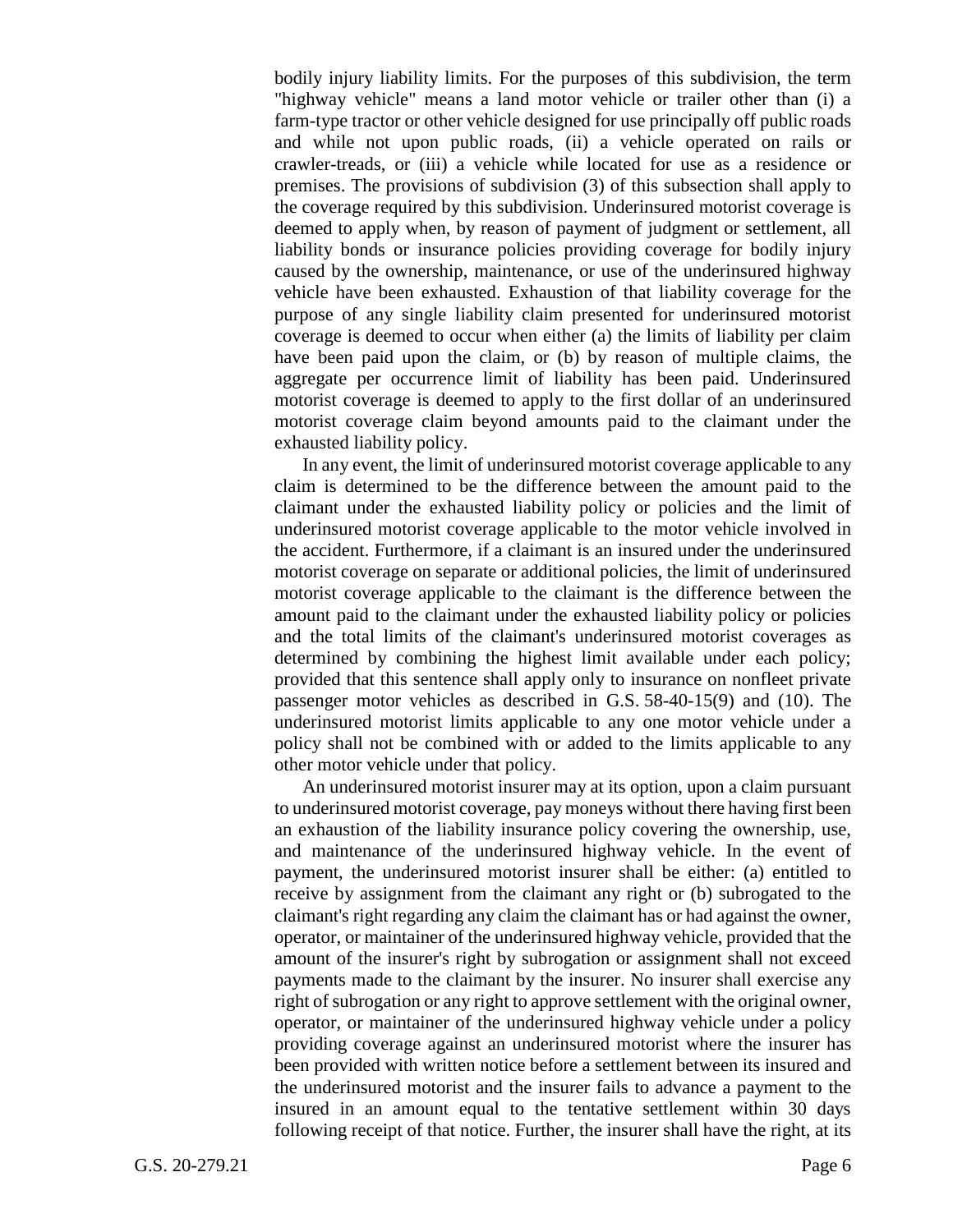election, to pursue its claim by assignment or subrogation in the name of the claimant, and the insurer shall not be denominated as a party in its own name except upon its own election. Assignment or subrogation as provided in this subdivision shall not, absent contrary agreement, operate to defeat the claimant's right to pursue recovery against the owner, operator, or maintainer of the underinsured highway vehicle for damages beyond those paid by the underinsured motorist insurer. The claimant and the underinsured motorist insurer may join their claims in a single suit without requiring that the insurer be named as a party. Any claimant who intends to pursue recovery against the owner, operator, or maintainer of the underinsured highway vehicle for moneys beyond those paid by the underinsured motorist insurer shall before doing so give notice to the insurer and give the insurer, at its expense, the opportunity to participate in the prosecution of the claim. Upon the entry of judgment in a suit upon any such claim in which the underinsured motorist insurer and claimant are joined, payment upon the judgment, unless otherwise agreed to, shall be applied pro rata to the claimant's claim beyond payment by the insurer of the owner, operator or maintainer of the underinsured highway vehicle and the claim of the underinsured motorist insurer.

A party injured by the operation of an underinsured highway vehicle who institutes a suit for the recovery of moneys for those injuries and in such an amount that, if recovered, would support a claim under underinsured motorist coverage shall give notice of the initiation of the suit to the underinsured motorist insurer as well as to the insurer providing primary liability coverage upon the underinsured highway vehicle. Upon receipt of notice, the underinsured motorist insurer shall have the right to appear in defense of the claim without being named as a party therein, and without being named as a party may participate in the suit as fully as if it were a party. The underinsured motorist insurer may elect, but may not be compelled, to appear in the action in its own name and present therein a claim against other parties; provided that application is made to and approved by a presiding superior court judge, in any such suit, any insurer providing primary liability insurance on the underinsured highway vehicle may upon payment of all of its applicable limits of liability be released from further liability or obligation to participate in the defense of such proceeding. However, before approving any such application, the court shall be persuaded that the owner, operator, or maintainer of the underinsured highway vehicle against whom a claim has been made has been apprised of the nature of the proceeding and given his right to select counsel of his own choice to appear in the action on his separate behalf. If an underinsured motorist insurer, following the approval of the application, pays in settlement or partial or total satisfaction of judgment moneys to the claimant, the insurer shall be subrogated to or entitled to an assignment of the claimant's rights against the owner, operator, or maintainer of the underinsured highway vehicle and, provided that adequate notice of right of independent representation was given to the owner, operator, or maintainer, a finding of liability or the award of damages shall be res judicata between the underinsured motorist insurer and the owner, operator, or maintainer of underinsured highway vehicle.

As consideration for payment of policy limits by a liability insurer on behalf of the owner, operator, or maintainer of an underinsured motor vehicle, a party injured by an underinsured motor vehicle may execute a contractual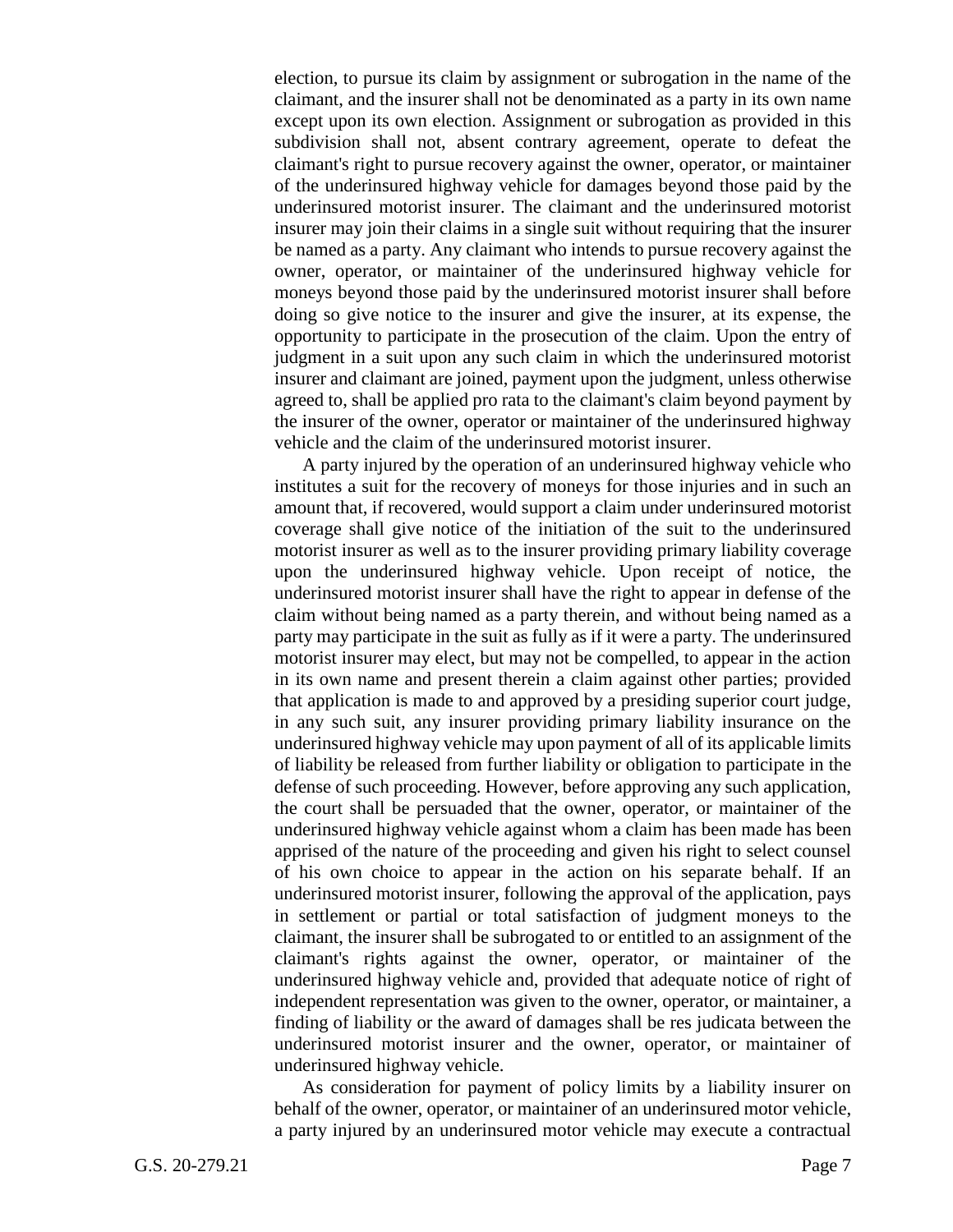covenant not to enforce against the owner, operator, or maintainer of the vehicle any judgment that exceeds the policy limits. A covenant not to enforce judgment shall not preclude the injured party from pursuing available underinsured motorist benefits, unless the terms of the covenant expressly provide otherwise, and shall not preclude an insurer providing underinsured motorist coverage from pursuing any right of subrogation.

Notwithstanding the provisions of this subsection, no policy of motor vehicle liability insurance applicable solely to commercial motor vehicles as defined in G.S. 20-4.01(3d) or applicable solely to fleet vehicles shall be required to provide underinsured motorist coverage. When determining whether a policy is applicable solely to fleet vehicles, the insurer may rely upon the number of vehicles reported by the insured at the time of the issuance of the policy for the policy term in question. In the event of a renewal of the policy, when determining whether a policy is applicable solely to fleet vehicles, the insurer may rely upon the number of vehicles reported by the insured at the time of the renewal of the policy for the policy term in question. Any motor vehicle liability policy that insures both commercial motor vehicles as defined in G.S. 20-4.01(3d) and noncommercial motor vehicles shall provide underinsured motorist coverage in accordance with the provisions of this subsection in an amount equal to the highest limits of bodily injury liability coverage for any one noncommercial motor vehicle insured under the policy, subject to the right of the insured to purchase greater or lesser underinsured motorist bodily injury liability coverage limits as set forth in this subsection. For the purpose of the immediately preceding sentence, noncommercial motor vehicle shall mean any motor vehicle that is not a commercial motor vehicle as defined in G.S. 20-4.01(3d), but that is otherwise subject to the requirements of this subsection.

(c) Such operator's policy of liability insurance shall insure the person named as insured therein against loss from the liability imposed upon him by law for damages arising out of the use by him of any motor vehicle not owned by him, and within 30 days following the date of its delivery to him of any motor vehicle owned by him, within the same territorial limits and subject to the same limits of liability as are set forth above with respect to an owner's policy of liability insurance.

(d) Such motor vehicle liability policy shall state the name and address of the named insured, the coverage afforded by the policy, the premium charged therefor, the policy period and the limits of liability, and shall contain an agreement or be endorsed that insurance is provided thereunder in accordance with the coverage defined in this Article as respects bodily injury and death or property damage, or both, and is subject to all the provisions of this Article.

(d1) Such motor vehicle liability policy shall provide an alternative method of determining the amount of property damage to a motor vehicle when liability for coverage for the claim is not in dispute. For a claim for property damage to a motor vehicle against an insurer, the policy shall provide that if:

- (1) The claimant and the insurer fail to agree as to the difference in fair market value of the vehicle immediately before the accident and immediately after the accident; and
- (2) The difference in the claimant's and the insurer's estimate of the diminution in fair market value is greater than two thousand dollars (\$2,000) or twenty-five percent (25%) of the fair market retail value of the vehicle prior to the accident as determined by the latest edition of the National Automobile Dealers Association Pricing Guide Book or other publications approved by the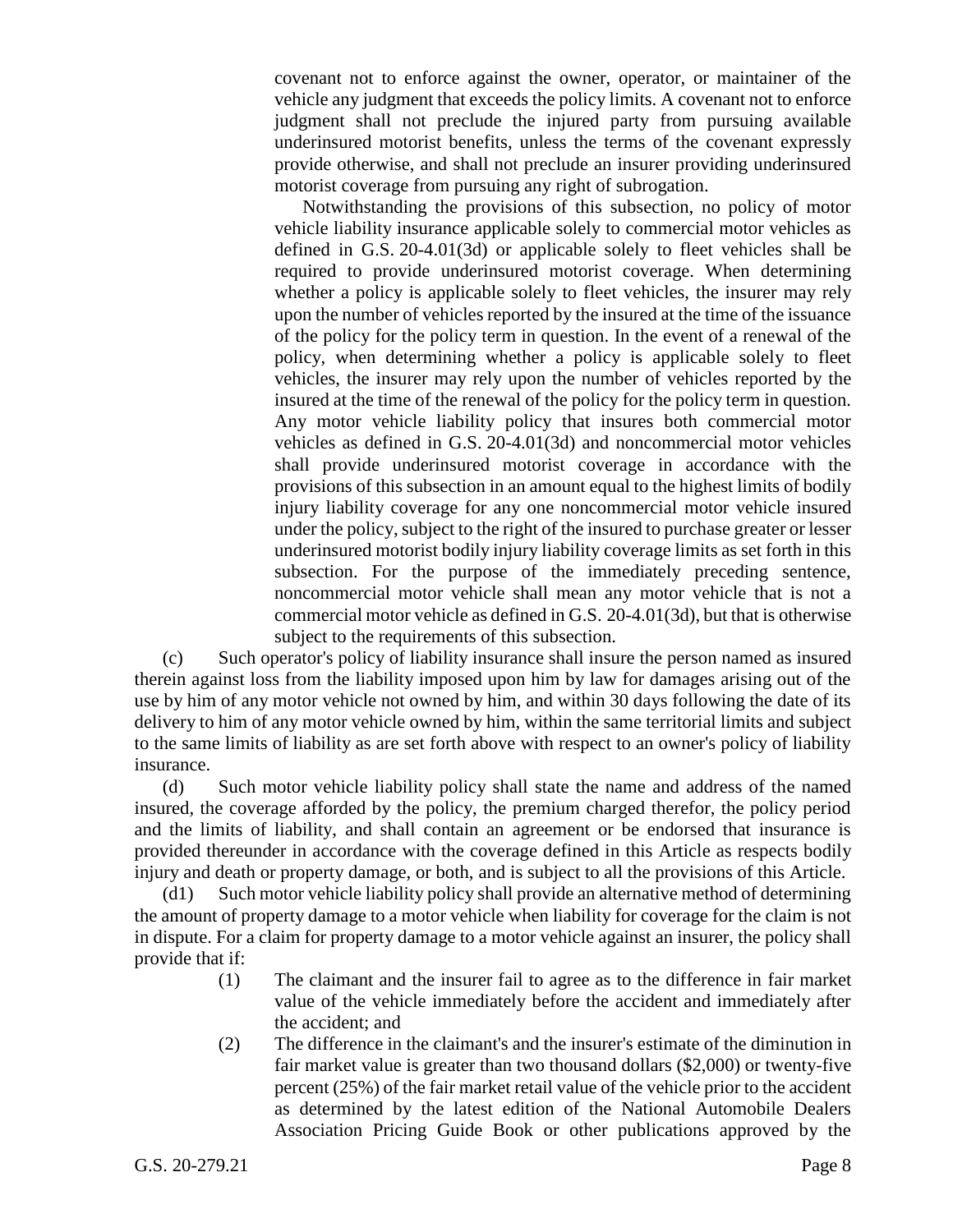Commissioner of Insurance, whichever is less, then on the written demand of either the claimant or the insurer, each shall select a competent and disinterested appraiser and notify the other of the appraiser selected within 20 days after the demand. The appraisers shall then appraise the loss. Should the appraisers fail to agree, they shall then select a competent and disinterested appraiser to serve as an umpire. If the appraisers cannot agree upon an umpire within 15 days, either the claimant or the insurer may request that a magistrate resident in the county where the insured motor vehicle is registered or the county where the accident occurred select the umpire. The appraisers shall then submit their differences to the umpire. The umpire then shall prepare a report determining the amount of the loss and shall file the report with the insurer and the claimant. The agreement of the two appraisers or the report of the umpire, when filed with the insurer and the claimant, shall determine the amount of the damages. In preparing the report, the umpire shall not award damages that are higher or lower than the determinations of the appraisers. In no event shall appraisers or the umpire make any determination as to liability for damages or as to whether the policy provides coverage for claims asserted. The claimant or the insurer shall have 15 days from the filing of the report to reject the report and notify the other party of such rejection. If the report is not rejected within 15 days from the filing of the report, the report shall be binding upon both the claimant and the insurer. Each appraiser shall be paid by the party selecting the appraiser, and the expenses of appraisal and umpire shall be paid by the parties equally. For purposes of this section, "appraiser" and "umpire" shall mean a person licensed as a motor vehicle damage appraiser under G.S. 58-33-26 and G.S. 58-33-30 and who as a part of his or her regular employment is in the business of advising relative to the nature and amount of motor vehicle damage and the fair market value of damaged and undamaged motor vehicles.

(e) Uninsured or underinsured motorist coverage that is provided as part of a motor vehicle liability policy shall insure that portion of a loss uncompensated by any workers' compensation law and the amount of an employer's lien determined pursuant to G.S. 97-10.2(h) or (j). In no event shall this subsection be construed to require that coverage exceed the applicable uninsured or underinsured coverage limits of the motor vehicle policy or allow a recovery for damages already paid by workers' compensation. The policy need not insure a loss from any liability for damage to property owned by, rented to, in charge of or transported by the insured.

(f) Every motor vehicle liability policy shall be subject to the following provisions which need not be contained therein:

> (1) Except as hereinafter provided, the liability of the insurance carrier with respect to the insurance required by this Article shall become absolute whenever injury or damage covered by said motor vehicle liability policy occurs; said policy may not be canceled or annulled as to such liability by any agreement between the insurance carrier and the insured after the occurrence of the injury or damage; no statement made by the insured or on his behalf and no violation of said policy shall defeat or void said policy. As to policies issued to insureds in this State under the assigned risk plan or through the North Carolina Motor Vehicle Reinsurance Facility, a default judgment taken against such an insured shall not be used as a basis for obtaining judgment against the insurer unless counsel for the plaintiff has forwarded to the insurer, or to one of its agents, by registered or certified mail with return receipt requested, or served by any other method of service provided by law, a copy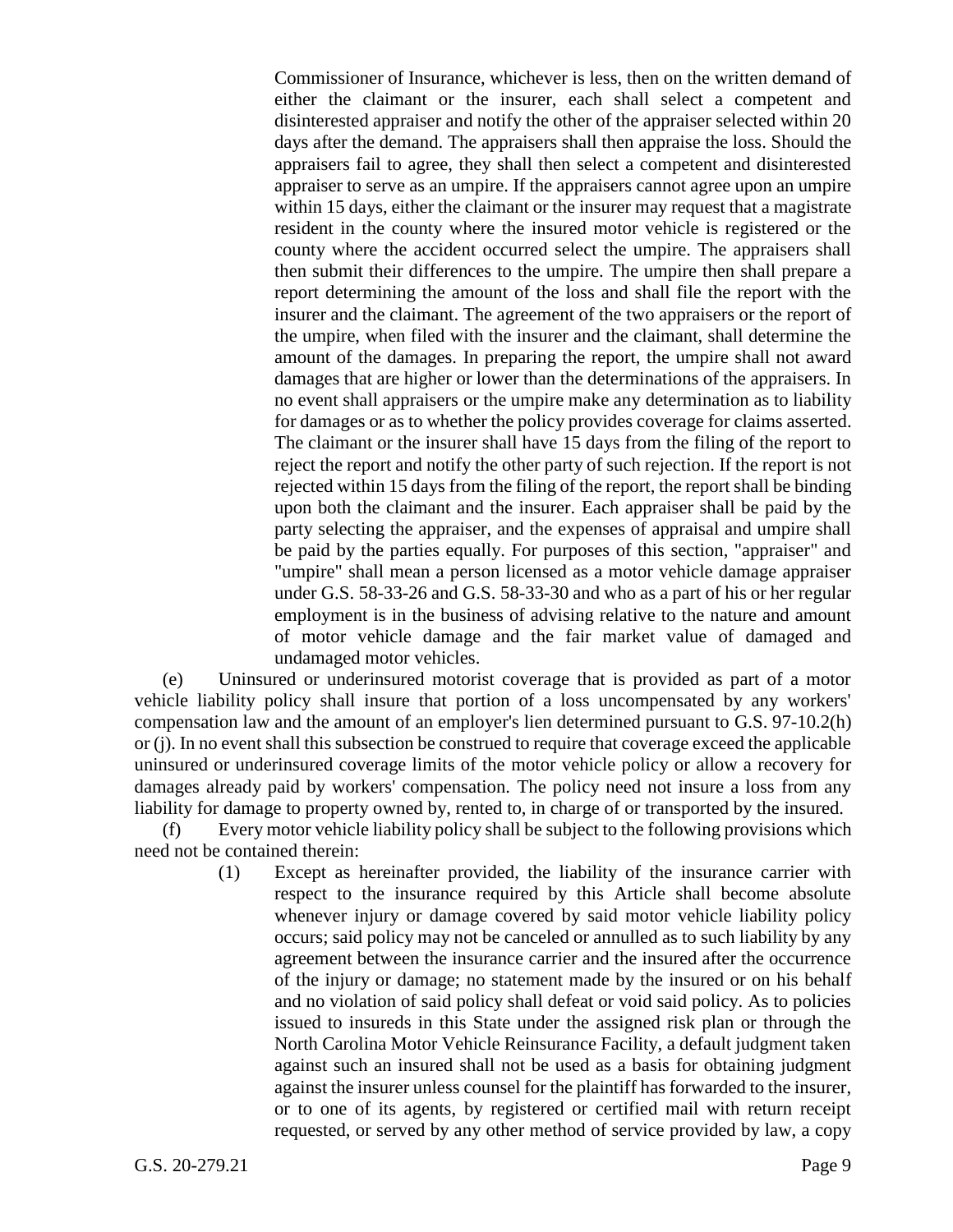of summons, complaint, or other pleadings, filed in the action. The return receipt shall, upon its return to plaintiff's counsel, be filed with the clerk of court wherein the action is pending against the insured and shall be admissible in evidence as proof of notice to the insurer. The refusal of insurer or its agent to accept delivery of the registered mail, as provided in this section, shall not affect the validity of such notice and any insurer or agent of an insurer refusing to accept such registered mail shall be charged with the knowledge of the contents of such notice. When notice has been sent to an agent of the insurer such notice shall be notice to the insurer. The word "agent" as used in this subsection shall include, but shall not be limited to, any person designated by the insurer as its agent for the service of process, any person duly licensed by the insurer in the State as insurance agent, any general agent of the company in the State of North Carolina, and any employee of the company in a managerial or other responsible position, or the North Carolina Commissioner of Insurance; provided, where the return receipt is signed by an employee of the insurer or an employee of an agent for the insurer, shall be deemed for the purposes of this subsection to have been received. The term "agent" as used in this subsection shall not include a producer of record or broker, who forwards an application for insurance to the North Carolina Motor Vehicle Reinsurance Facility.

The insurer, upon receipt of summons, complaint or other process, shall be entitled, upon its motion, to intervene in the suit against its insured as a party defendant and to defend the same in the name of its insured. In the event of such intervention by an insurer it shall become a named party defendant. The insurer shall have 30 days from the signing of the return receipt acknowledging receipt of the summons, complaint or other pleading in which to file a motion to intervene, along with any responsive pleading, whether verified or not, which it may deem necessary to protect its interest: Provided, the court having jurisdiction over the matter may, upon motion duly made, extend the time for the filing of responsive pleading or continue the trial of the matter for the purpose of affording the insurer a reasonable time in which to file responsive pleading or defend the action. If, after receiving copy of the summons, complaint or other pleading, the insurer elects not to defend the action, if coverage is in fact provided by the policy, the insurer shall be bound to the extent of its policy limits to the judgment taken by default against the insured, and noncooperation of the insured shall not be a defense.

If the plaintiff initiating an action against the insured has complied with the provisions of this subsection, then, in such event, the insurer may not cancel or annul the policy as to such liability and the defense of noncooperation shall not be available to the insurer: Provided, however, nothing in this section shall be construed as depriving an insurer of its defenses that the policy was not in force at the time in question, that the operator was not an "insured" under policy provisions, or that the policy had been lawfully canceled at the time of the accident giving rise to the cause of action.

Provided further that the provisions of this subdivision shall not apply when the insured has delivered a copy of the summons, complaint or other pleadings served on him to his insurance carrier within the time provided by law for filing answer, demurrer or other pleadings.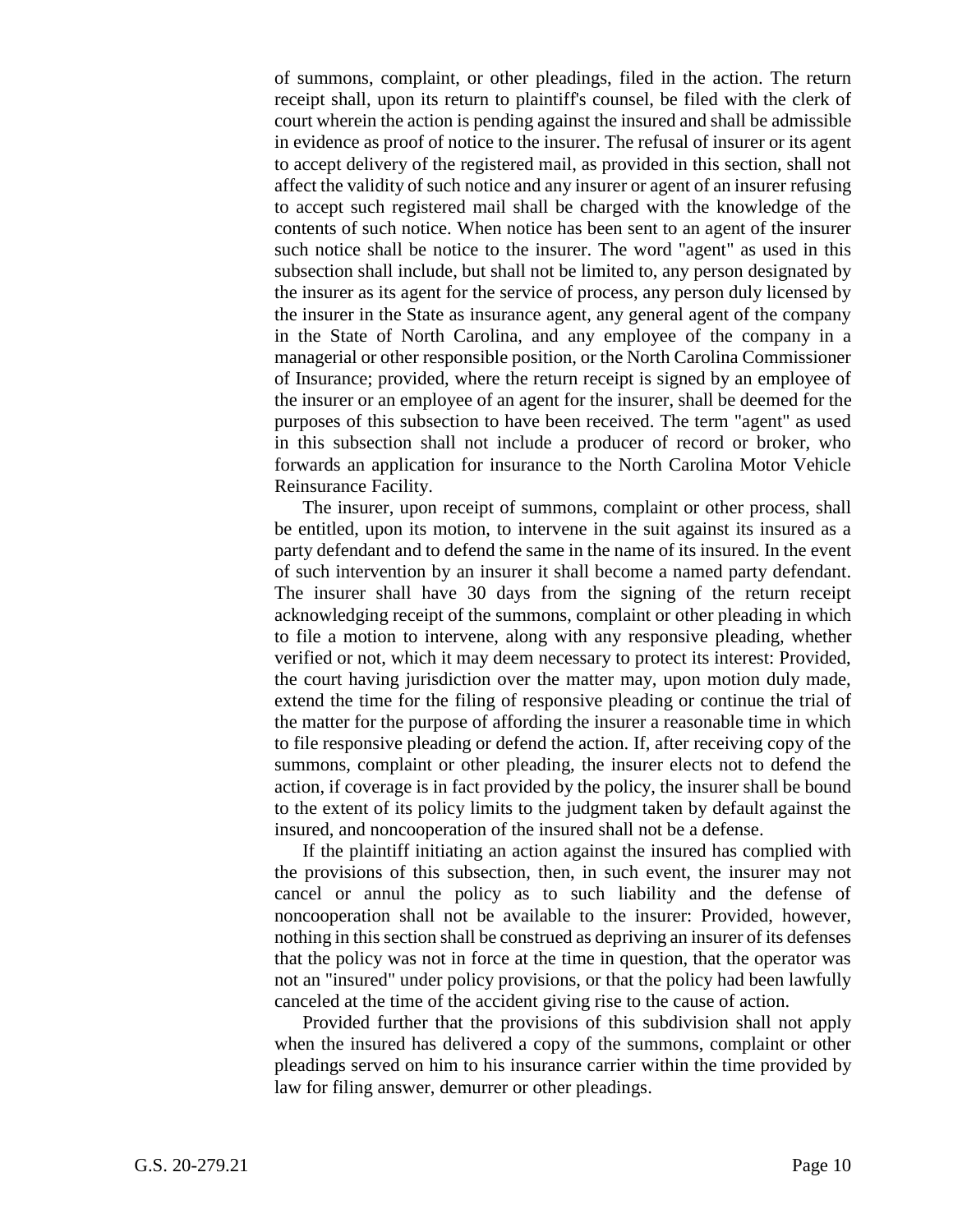- (2) The satisfaction by the insured of a judgment for such injury or damage shall not be a condition precedent to the right or duty of the insurance carrier to make payment on account of such injury or damage;
- (3) The insurance carrier shall have the right to settle any claim covered by the policy, and if such settlement is made in good faith, the amount thereof shall be deductible from the limits of liability specified in subdivision (2) of subsection (b) of this section;
- (4) The policy, the written application therefor, if any, and any rider or endorsement which does not conflict with the provisions of the Article shall constitute the entire contract between the parties.

(g) Any policy which grants the coverage required for a motor vehicle liability policy may also grant any lawful coverage in excess of or in addition to the coverage specified for a motor vehicle liability policy and such excess or additional coverage shall not be subject to the provisions of this Article. With respect to a policy which grants such excess or additional coverage the term "motor vehicle liability policy" shall apply only to that part of the coverage which is required by this section.

(h) Any motor vehicle liability policy may provide that the insured shall reimburse the insurance carrier for any payment the insurance carrier would not have been obligated to make under the terms of the policy except for the provisions of this Article.

(i) Any motor vehicle liability policy may provide for the prorating of the insurance thereunder with other valid and collectible insurance.

(j) The requirements for a motor vehicle liability policy may be fulfilled by the policies of one or more insurance carriers which policies together meet such requirements.

(k) Any binder issued pending the issuance of a motor vehicle liability policy shall be deemed to fulfill the requirements for such a policy.

(*l*) A party injured by an uninsured motor vehicle covered under a policy in amounts less than those set forth in G.S. 20-279.5, may execute a contractual covenant not to enforce against the owner, operator, or maintainer of the uninsured vehicle any judgment that exceeds the liability policy limits, as consideration for payment of any applicable policy limits by the insurer where judgment exceeds the policy limits. A covenant not to enforce judgment shall not preclude the injured party from pursuing available uninsured motorist benefits, unless the terms of the covenant expressly provide otherwise, and shall not preclude an insurer providing uninsured motorist coverage from pursuing any right of subrogation.

(m) Every insurer that sells motor vehicle liability policies subject to the requirements of subdivisions (b)(3) and (b)(4) of this section shall, when issuing and renewing a policy, give reasonable notice to the named insured of all of the following:

- (1) The named insured is required to purchase uninsured motorist bodily injury coverage, uninsured motorist property damage coverage, and, if applicable, underinsured motorist bodily injury coverage.
- (2) The named insured's uninsured motorist bodily injury coverage limits shall be equal to the highest limits of bodily injury liability coverage for any one vehicle insured under the policy unless the insured elects to purchase greater or lesser limits for uninsured motorist bodily injury coverage.
- (3) The named insured's uninsured motorist property damage coverage limits shall be equal to the highest limits of property damage liability coverage for any one vehicle insured under the policy unless the insured elects to purchase lesser limits for uninsured motorist property damage coverage.
- (4) The named insured's underinsured motorist bodily injury coverage limits, if applicable, shall be equal to the highest limits of bodily injury liability coverage for any one vehicle insured under the policy unless the insured elects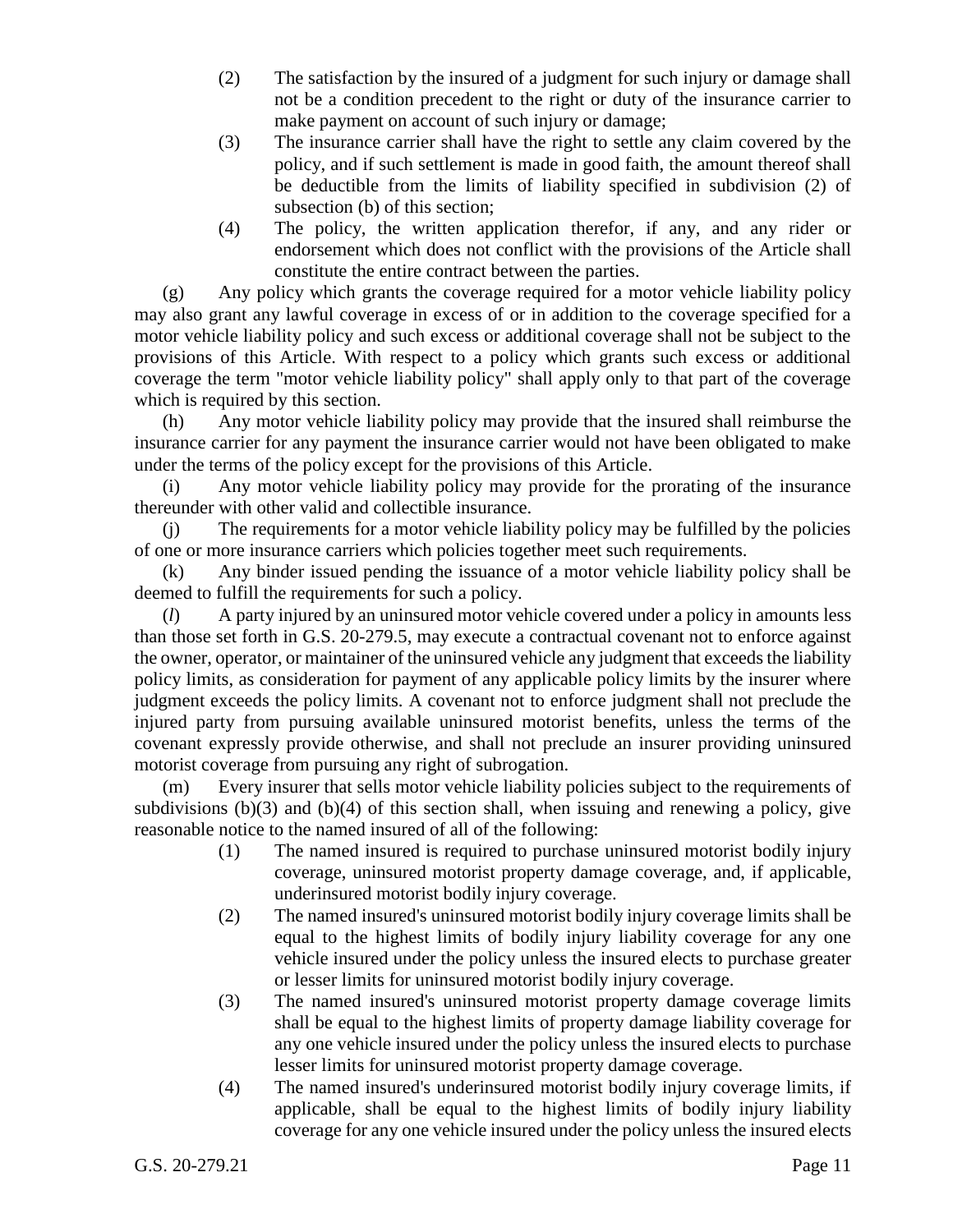to purchase greater or lesser limits for underinsured motorist bodily injury coverage.

(5) The named insured may purchase uninsured motorist bodily injury coverage and, if applicable, underinsured motorist coverage with limits up to one million dollars (\$1,000,000) per person and one million dollars (\$1,000,000) per accident.

An insurer shall be deemed to have given reasonable notice if it includes the following or substantially similar language on the policy's original and renewal declarations pages or in a separate notice accompanying the original and renewal declarations pages in at least 12 point type:

NOTICE: YOU ARE REQUIRED TO PURCHASE UNINSURED MOTORIST BODILY INJURY COVERAGE, UNINSURED MOTORIST PROPERTY DAMAGE COVERAGE AND, IN SOME CASES, UNDERINSURED MOTORIST BODILY INJURY COVERAGE. THIS INSURANCE PROTECTS YOU AND YOUR FAMILY AGAINST INJURIES AND PROPERTY DAMAGE CAUSED BY THE NEGLIGENCE OF OTHER DRIVERS WHO MAY HAVE LIMITED OR ONLY MINIMUM COVERAGE OR EVEN NO LIABILITY INSURANCE. YOU MAY PURCHASE UNINSURED MOTORIST BODILY INJURY COVERAGE AND, IF APPLICABLE, UNDERINSURED MOTORIST COVERAGE WITH LIMITS UP TO ONE MILLION DOLLARS (\$1,000,000) PER PERSON AND ONE MILLION DOLLARS (\$1,000,000) PER ACCIDENT OR AT SUCH LESSER LIMITS YOU CHOOSE. YOU CANNOT PURCHASE COVERAGE FOR LESS THAN THE MINIMUM LIMITS FOR THE BODILY INJURY AND PROPERTY DAMAGE COVERAGE THAT ARE REQUIRED FOR YOUR OWN VEHICLE. IF YOU DO NOT CHOOSE A GREATER OR LESSER LIMIT FOR UNINSURED MOTORIST BODILY INJURY COVERAGE, A LESSER LIMIT FOR UNINSURED MOTORIST PROPERTY DAMAGE COVERAGE, AND/OR A GREATER OR LESSER LIMIT FOR UNDERINSURED MOTORIST BODILY INJURY COVERAGE, THEN THE LIMITS FOR THE UNINSURED MOTORIST BODILY INJURY COVERAGE AND, IF APPLICABLE, THE UNDERINSURED MOTORIST BODILY INJURY COVERAGE WILL BE THE SAME AS THE HIGHEST LIMITS FOR BODILY INJURY LIABILITY COVERAGE FOR ANY ONE OF YOUR OWN VEHICLES INSURED UNDER THE POLICY AND THE LIMITS FOR THE UNINSURED MOTORIST PROPERTY DAMAGE COVERAGE WILL BE THE SAME AS THE HIGHEST LIMITS FOR PROPERTY DAMAGE LIABILITY COVERAGE FOR ANY ONE OF YOUR OWN VEHICLES INSURED UNDER THE POLICY. IF YOU WISH TO PURCHASE UNINSURED MOTORIST AND, IF APPLICABLE, UNDERINSURED MOTORIST COVERAGE AT DIFFERENT LIMITS THAN THE LIMITS FOR YOUR OWN VEHICLE INSURED UNDER THE POLICY, THEN YOU SHOULD CONTACT YOUR INSURANCE COMPANY OR AGENT TO DISCUSS YOUR OPTIONS FOR OBTAINING DIFFERENT COVERAGE LIMITS. YOU SHOULD ALSO READ YOUR ENTIRE POLICY TO UNDERSTAND WHAT IS COVERED UNDER UNINSURED AND UNDERINSURED MOTORIST COVERAGES.

(n) Nothing in this section shall be construed to provide greater amounts of uninsured or underinsured motorist coverage in a liability policy than the insured has purchased from the insurer under this section.

(o) An insurer that fails to comply with subsection (d1) or (m) of this section is subject to a civil penalty under G.S. 58-2-70. (1953, c. 1300, s. 21; 1955, c. 1355; 1961, c. 640; 1965, c. 156; c. 674, s. 1; c. 898; 1967, c. 277, s. 4; c. 854; c. 1159, s. 1; c. 1162, s. 1; c. 1186, s. 1; c. 1246, s. 1; 1971, c. 1205, s. 2; 1973, c. 745, s. 4; 1975, c. 326, ss. 1, 2; c. 716, s. 5; c. 866, ss. 1-4; 1979, cc. 190, 675; c. 832, ss. 6, 7; 1983, c. 777, ss. 1, 2; 1985, c. 666, s. 74; 1985 (Reg. Sess., 1986), c. 1027, ss. 41, 42; 1987, c. 529; 1987 (Reg. Sess., 1988), c. 975, s. 33; 1991, c. 469, s. 4; c. 636, s. 3; c. 646, ss. 1, 2; c. 761, s. 12.3; 1991 (Reg. Sess., 1992), c. 837, s. 9;

G.S. 20-279.21 Page 12